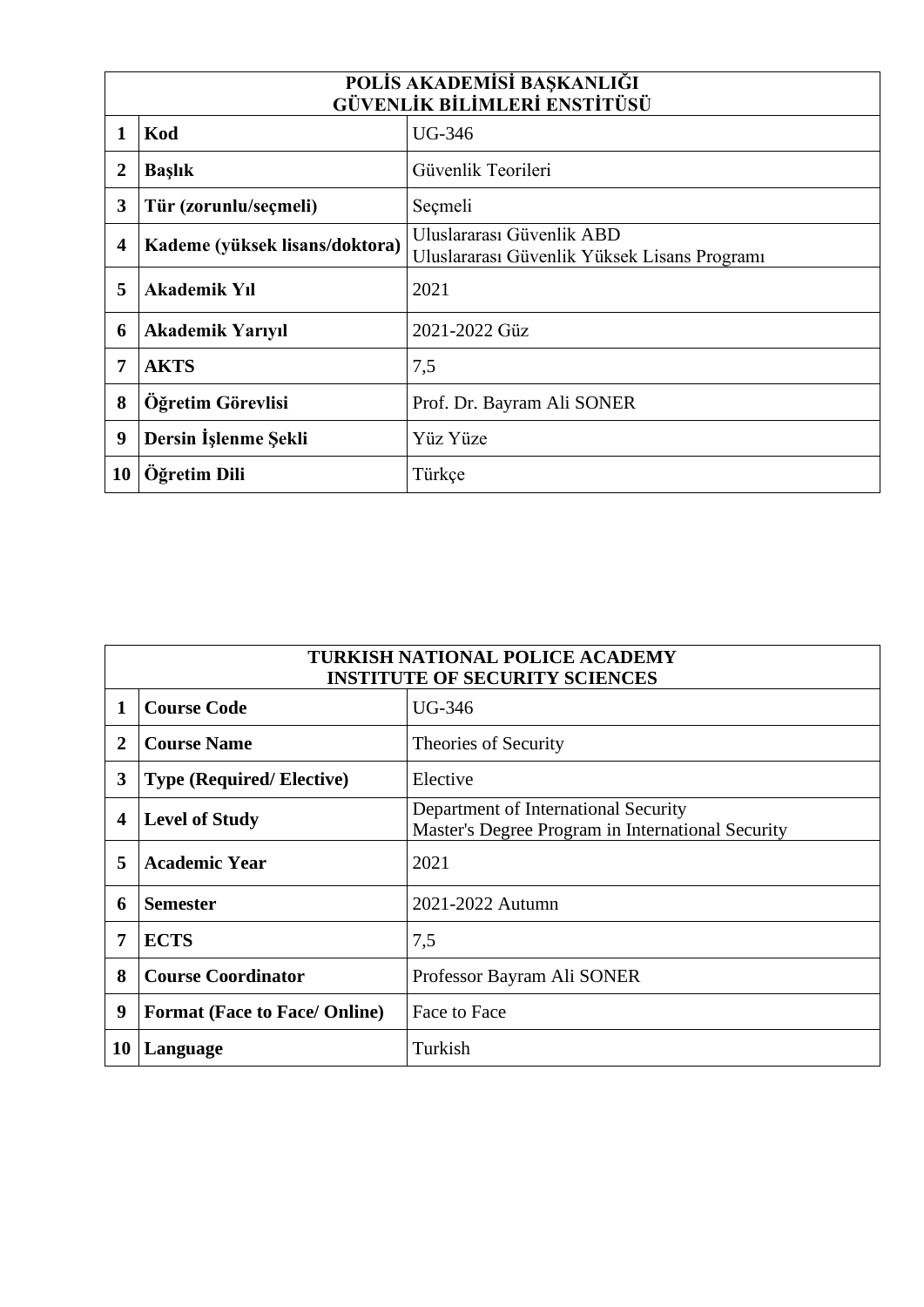#### **DERS TANIMI**

Ders, güvenlik çalışmalarının çerçevesini çizen kuramsal yaklaşımlar ve kavramsal tartışmaları kapsar. Realizm, liberalizm, konstrüktivizm, barış çalışmaları, eleştirel teori, feminist yaklaşım ve uluslararası politik sosyoloji dersin kuramsal içeriğini oluştururken, belirsizlik, savaş, terörizm, soykırım, etnik çatışma, insani güvenlik ve yoksulluk gibi güvenlik çalışmalarında temel tartışma alanları olan konular dersin kavramsal çerçevesini çizecektir.

### **DERSİN AMACI**

Dersin amacı öğrencileri, günümüz güvenlik çalışmalarının temel kuramsal yaklaşımları ve kavramsal analizleri ile tanıştırmak, bu sayede, ulusal ve uluslararası alanda cereyan eden gelişmeleri güvenlik açısından değerlendirirken bilimsel ve çok boyutlu bir bakış açısından yaklaşabilmelerini sağlamaktır.

| 1. HAFTA           | Dersin kapsamı, araçları ve değerlendirme ölçütleri |
|--------------------|-----------------------------------------------------|
| <b>HAFTA</b><br>2. | Güvenlik Kavramı ve Evrimi                          |
| <b>HAFTA</b><br>3. | Realizm                                             |
| 4. HAFTA           | Liberalizm                                          |
| <b>HAFTA</b><br>5. | Konstrüktivizm                                      |
| <b>HAFTA</b><br>6. | Barış çalışmaları                                   |
| <b>HAFTA</b><br>7. | Eleștirel Teori                                     |
| <b>HAFTA</b><br>8. | Feminist Yaklaşım                                   |
| 9. HAFTA           | Kitap Eleştirisi Sunumları                          |
| 10. HAFTA          | Kitap Eleştirisi Sunumları                          |
| <b>11. HAFTA</b>   | Kitap Eleştirisi Sunumları                          |
| 12. HAFTA          | Kitap Eleştirisi Sunumları                          |
| 13. HAFTA          | Kitap Eleştirisi Sunumları                          |
| 14. HAFTA          | Kitap Eleştirisi Sunumları                          |

# **DERS İÇERİĞİ**

# **ÖNERİLEN VEYA GEREKLİ OKUMA VE DİĞER ÖĞRENME KAYNAKLARI/ ARAÇLARI**

Paul D. Williams (ed.), Security Studies: An Introduction, Routledge, 2008.

M. D. Cavelty and V. Mauer (eds.), The Routledge Hanbook of Security Studies, Routledge, 2010.

P. Hough et. Al. (eds), International Security Studies: Theory and Practice, Routledge, 2015.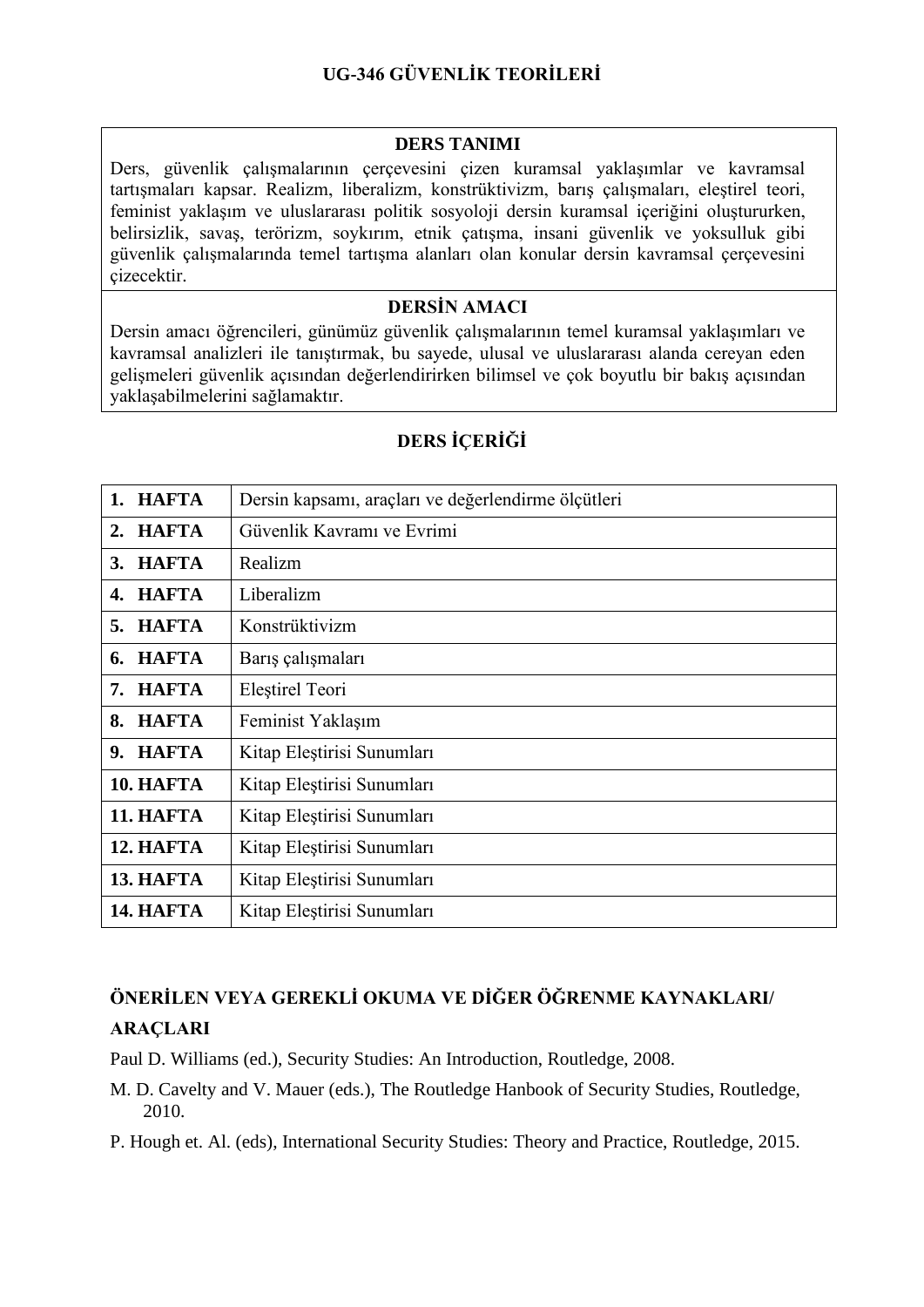### **SUNUMLAR/DÖNEM ÖDEVİ İÇİN ÖNERİLEN KİTAPLAR**

# **REALİZM**

- 1- E. H. Carr, "The Twenty Years' Crisis, 1919 -1939", Harper Perennial Publishing, London, 1964.
- 2- N. Angel," The Great Illusion…", Bottom of the Hill Publishing, Dublin,2012.
- 3- C.V. Clausewtiz, "On War", Princeton University Press, New York,1989.
- 4- T. Hobbes, "Leviathan", Penguin Classics, London,1982.
- 5- N. Machiavelli, "The Prince", Dover Publications, New York,1992.
- 6- H. Morgenthau, "Politics Among Nations", McGraw-Hill Education, 7 edition, New York, 2005.
- 7- K. Waltz "Man, The State and War: A Theoretical Analysis", Columbia University Press, New York, 2001.
- 8- K. Waltz, "Theory of International Politics", Waveland Pr Inc. Long Grove,2010.
- 9- J. J. Mearsheimer, "The Tragedy of Great Power Politics", W. W. Norton & Company, New York,2014.
- 10- S.M. Walt, "The Origins of Allience", Cornell University Press, New York,1990.
- 11- R. Gilpin, "War and Change in World Politics", Cambridge University Press, Cambridge,1983.
- 12- S. Huntington, "Clash of Civilizations", Free Press Pub., New York,2002.
- 13- R. Kaplan, "The Coming Anarchy", Random House, New York,2002.
- 14- R. Kaplan, "The Revenge of Geography", Random House, New York, 2012.
- 15- H. Kissinger, "World Order…", Allen Lane, Northwood,2014.
- 16- H. Kissinger, "Crisis…", Simon & Schuster Pub., New York,2004.
- 17- Z. Brzezinski, "The Grand Chessboard…", Basic Books Pub., New York,1998.
- 18- Z. Brzezinski, "The Choice", Basic Books, New York,2004.
- 19- J.A. Vasquez, "The War Puzzle Revisited", Cambridge University Press, London, 2009.
- 20- J.S. Nye, Is the American Century Over?, Polity Pub., 2015.

### **LIBERALİZM**

- 21- I. Kant, "Perpetual Peace", Hackett Publishing Company, Cambridge,1983.
- 22- H. Grotius, "The Rights of War and Peace", Liberty Fund, Indiana,2005.
- 23- H. Grotius, "The Free Sea", Liberty Fund, Indiana,2004.
- 24- D. Baldwin, "Neorealism and Neoliberalism", Columbia University Press, New York, 1993.
- 25- R.O. Keohane", Neorealism and Its Critics", Columbia University Press, New York,1986.
- 26- R. O. Keohane, "After Hegemony…", Princeton University Press, New York,2005.
- 27- R. O. Keohane, "Power and Independence", Pearson Publ. London, 2011.
- 28- R. O. Keohane, "Power and Governance in a Partially Globalized World", Routledge, New York,2002.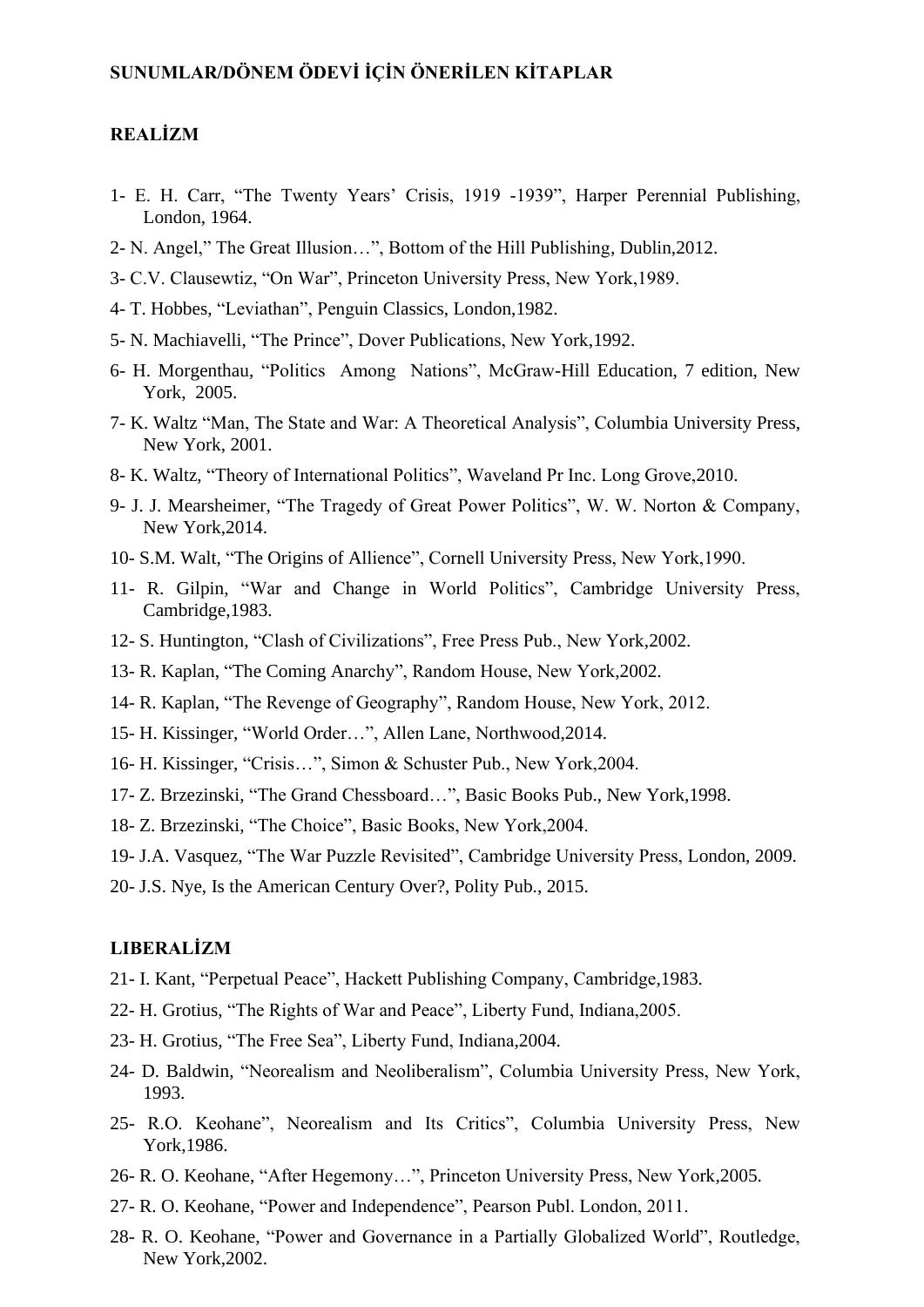29- B. B. Mesquita, "The Logic of Political Survival", The MIT Press, London,2004.

30- D. Rousseau, "Democracy and War, Stanford University Press, Reedwood ,2005.

31- F. Fukuyama, "The End of History and Last Man", Penguin Pub. London, 2012.

#### **BARIŞ ÇALIŞMALARI**

- 32- M. Doyle, "Making War and Building Peace…", Princeton University Press, New York,2006.
- 33- M. Doyle, "Ways of War and Peace…", W. W. Norton & Company, New York ,1997
- 34- M. Doyle, "Liberal Peace", Routledge, New York, 2011.
- 35- T. Matjok, "Critical Issues in Peace and Conflict…", Lexington Books, Lanham,2012.
- 36- J. Lederach, "Preparing for Peace…", Syracuse University Press, New York,1996.
- 37- J. Galtung, "Peace by Peaceful Means…", SAGE Publications Ltd. New York,1996.
- 38- J. Galtung, "Handbook of Peace and Conlict Studies", Routledge, New York,2007.
- 39- H.W. Jeong, "Understanding Conflitc and Conflict Analysis", SAGE Publications Ltd. New York,2008.
- 40- H. W. Jeong, "Conflict Management and Resolution…", Routledge, New York,2009.
- 41- C.F. Alger, "Peace Research and Peacebuilding", Springer, New York,2013.

#### **ELEŞTİREL TEORİ**

- 42- K. Booth, "Theory of World Securtiy", Cambridge University Press, Cambridge,2008.
- 43- K. Booth, "Security Dilemma…" Palgrave Macmillan, London,2007
- 44- K. Booth, "Strategy and Ethnocentrism",.Routledge, New York,2015.
- 45- K. Booth, "The Eighty Years ' Crisis…", Cambridge University Press, Cambridge,1999.
- 46- K. Booth, "Realism and World Politics", Routledge, New York,2011.

47- K. Booth, "Critical Security Studies and World Politics", Lynne Rienner Pub., Colorado,2005.

- 48- K. Booth, "Statecraft and Security…", Cambridge University Press, Cambridge,1998.
- 49- M. Cox, "Empires, Systems and States…", Cambridge University Press, Cambridge,2002.
- 50- A. Linklater, "The English School of International Relations…", Cambridge University Press, Cambridge,2006.
- 51- H. Bull, "The Anarchical Society,,,", Columbia University Press, New York, 2012.
- 52- R. Jones, "Security, Strategy and Critical Theory", Lynne Rienner Publishers, Colorado,1999.
- 53-C. Peoples. "Critical Security Studies: An Introduction", Routledge, New York,2014.
- 54- K.M. Fierke, "Critical Approaches to International Security", Polity Press, Cambridge,2015.
- 55- K. Krause, "Critical Security Studies", Routledge, New York,1997.
- 56- D. Bigo, "Terror, Insecurity and Liberty…", Routledge, New York,2008.
- 57- J. Edkins, "Critical Theorists and I.R.", Routledge, New York, 2009.
- 58- J.S. Nye "Understanding Global Conflicts and Cooperation…", Pearson, London ,2012.
- 59- J. Weldes, "To Seek Out New Worlds…", Palgrave Macmillan, London ,2003.